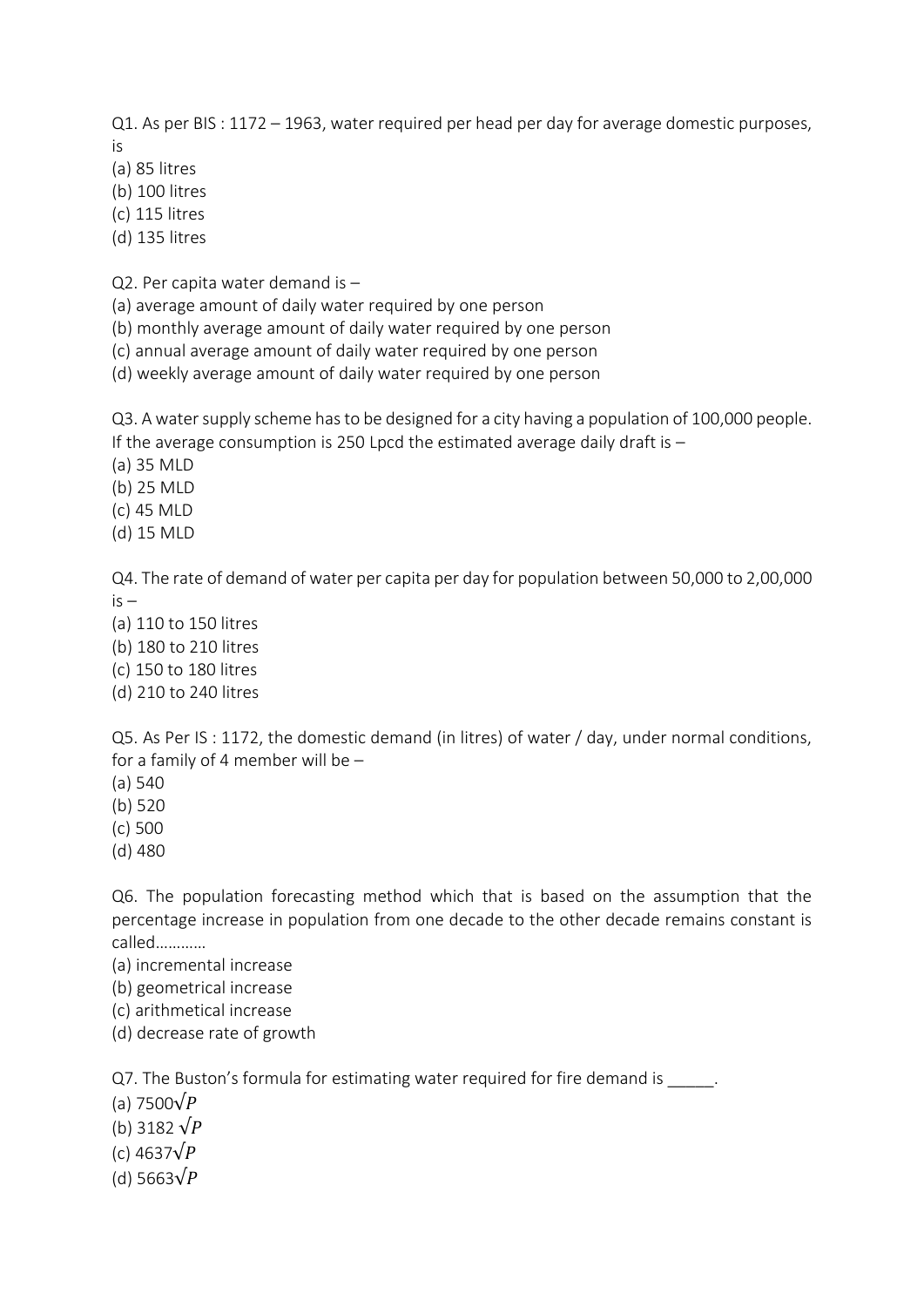Q8. If Q is the total quantity of water required by a town per year in litres, and P is the population of the town, then the per capita demand of water will be:

(a)  $\frac{2Q}{P \times 270}$ <br>
(b)  $\frac{2Q}{P \times 365}$ <br>
(c)  $\frac{Q}{P \times 365}$ <br>
(d)  $\frac{Q}{P \times 270}$ 

Q9. According to Kuichling formula, if P is the population of a thousand, then the fire demand of water in litres per minute is given by:

(a) 6563 $\sqrt{P}$ 

(b) 4640 $\sqrt{P}$ 

(c) 3182 $\sqrt{P}$ 

(d) 5663 $\sqrt{P}$ 

Q10. What is the peak factor of population above 2 lakh?

(a) 1.0

(b) 1.9

(c) 3.9

(d) 2.0

Q11. Which range of population having the rate of demand is 110 to 150 litres per capita per day?

(a) 20000 to 50000

- (b) 50000 to 100000
- (c) 200000 to 500000
- (d) 500000 to 100000

Q12. Which of the following represents the value of hourly variation factor?

(a) 1.2

(b) 1.5

- (c) 1.7
- (d) 2.5

Q13. For which of the following, distribution mains is designed?

(a) Average daily demand

(b) Annual peak demand

(c) Monthly peak demand

(d) Maximum hourly demand on maximum day

Q14. Which of the following method is used to forecast the population of old and very large city?

- (a) Arithmetical increase method
- (b) Geometric progression method
- (c) Graphical method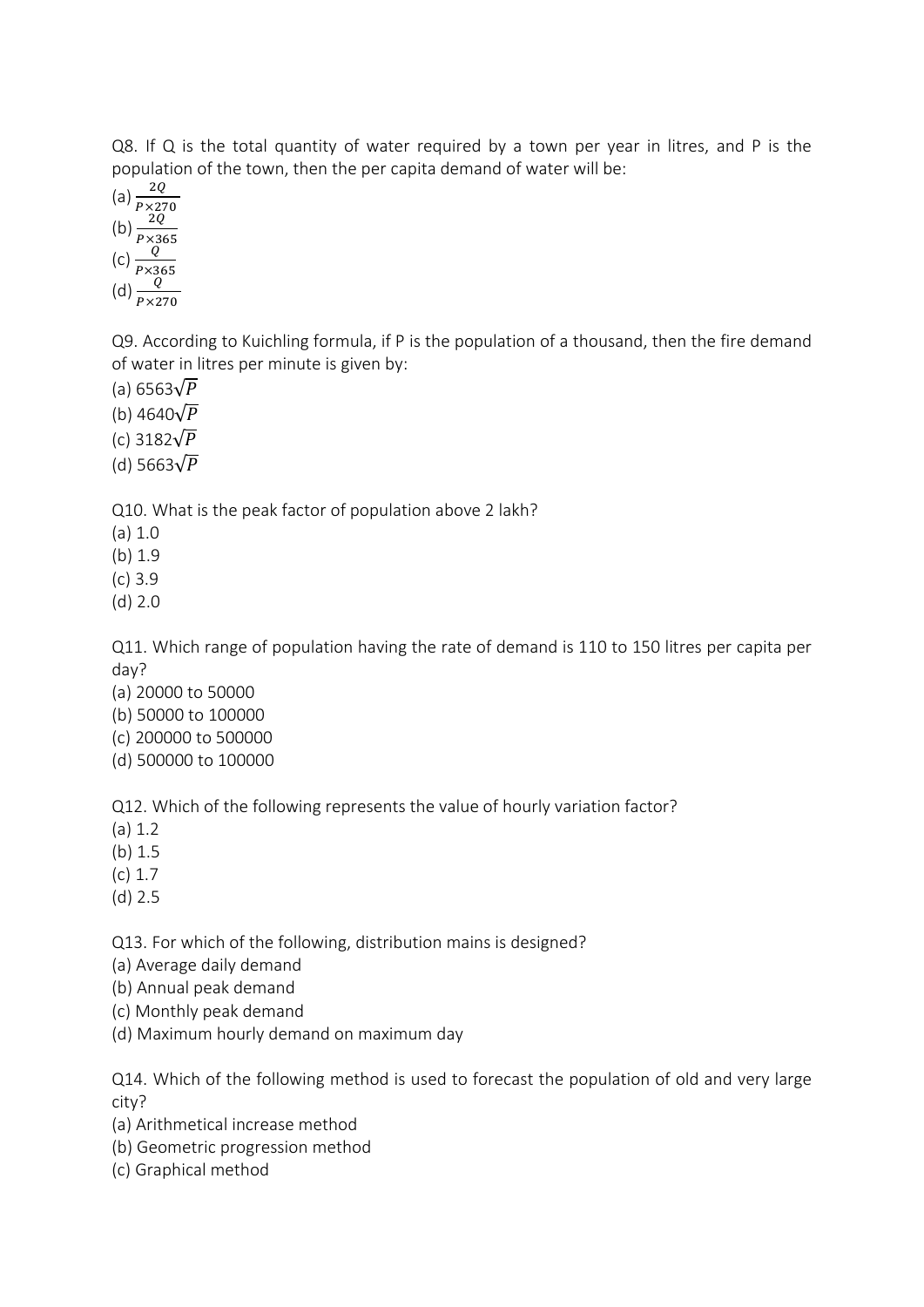(d) Logistic curve method

Q15. The population of a town as per census records were 2,00,000; 2,10,000 and 2,30,000 for the year 1981, 1991 and 2001 respectively. Find the population of the town in the year 2011 using arithmetic mean method. The answer is

(a) 240000

- (b) 245000
- (c) 250000
- (d) 255000

Q15. The most common constiuents of alkalinity in natural water are measured by titrating the water sample with  $0.02$  N H<sub>2</sub>SO<sub>4</sub> using \_\_\_\_\_\_\_.

(a) Phenolphthalein and methyl orange indicators

- (b) ferroin and phenolphthalein indicators
- (c) Methyl orange and erichrome black-T indicators
- (d) Erichrome black-T and Ferrion indicators

Q16. \_\_\_\_\_\_\_\_ is the apparatus in which turbidity is measured as a function of intensity of light scattered as it passes through the water sample.

- (a) Barometer
- (b) Tintometer
- (c) Colorimeter
- (d) Nephelometer

Q17. Which of the following causes eutrophication of water bodies?

- (a) Discharge of toxic substances
- (b) Excessive discharge of nutrients
- (c) Excessive discharge of chlorides
- (d) Excessive turbidity

Q18. A soft water would have hardness (in mg/I):

- $(a) > 180$
- (b)  $60 150$
- (c) 150 180
- $(d) < 60$

Q19. According to IS: 10500-2012, what is the acceptable limit (in mg/ $l$ ) of total dissolved solids?

- (a) 2000
- (b) 500
- (c) 250
- (d) 1000

Q20. The maximum permissible limit of Chlorides (mg/l) in potable water, in absence of an alternate source is: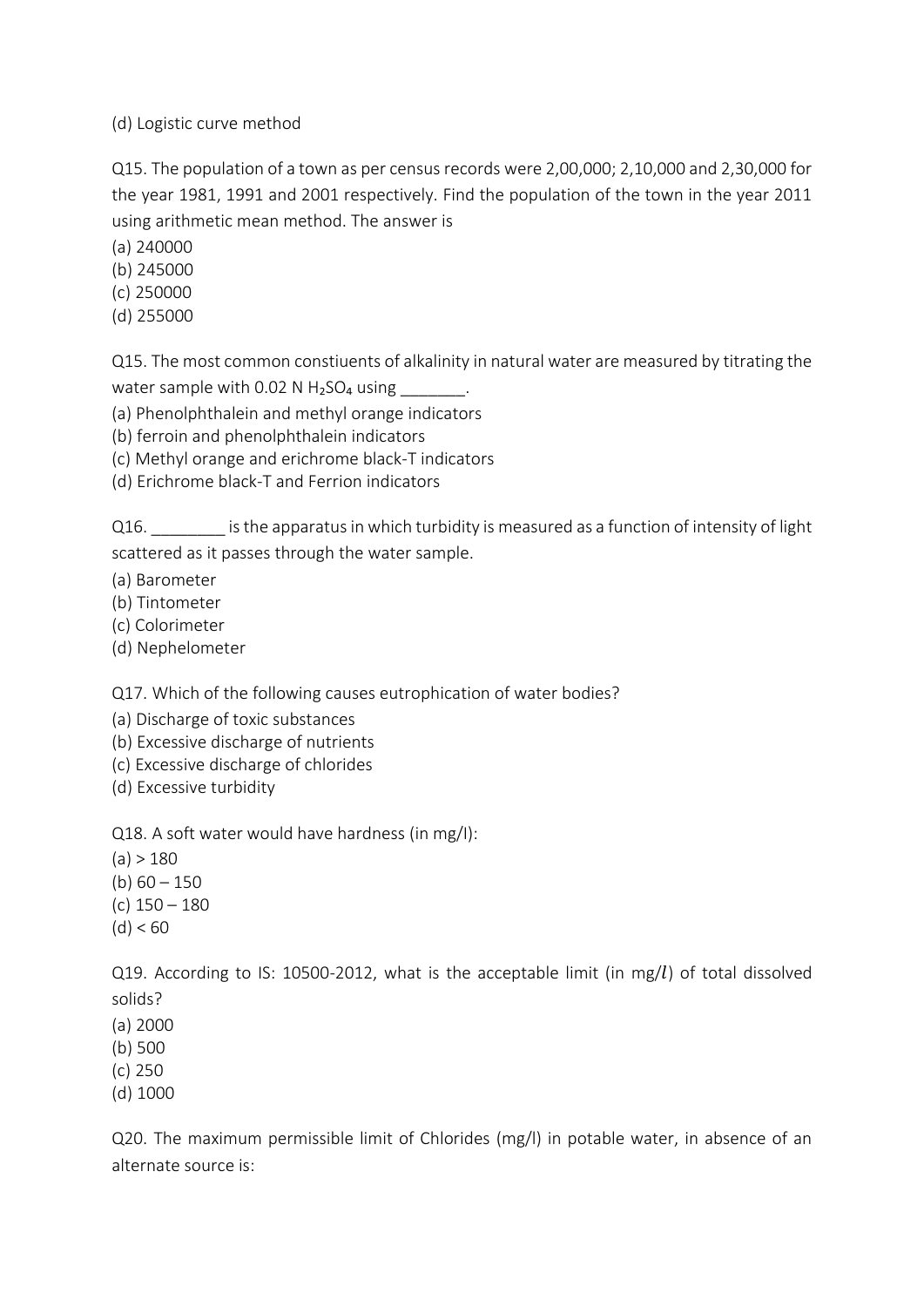#### (a) 1000

- (b) 750
- (c) 250
- (d) 500

Q21. Consumption of higher concentration of fluorides exceeding 1.5 mg/L may cause:

- (a) Arsenicosis
- (b) Argyria
- (c) Blue baby disease
- (d) Fluorosis

Q22. Water borne disease Typhoid fever is caused by

- (a) Salmonella typhi
- (b) Amoeba
- (c) typhi shiga bacillus
- (d) Entamoeba hystalytica

# Q23. On which scale the turbidity is measured?

- (a) Platinum scale
- (b) Silica cobalt scale
- (c) Silica platinum scale
- (d) Standard silica scale

Q24. The measure of absorption or scattering of light by the suspended materials present in the water is known as ………..

- (a) Alkalinity
- (b) Colour
- (c) Hardness
- (d) Turbidity

Q25. As per Indian standard (IS 10500 : 2012) of drinking water specification, pH value should be in range of:

 $(a) 6.5 - 8.0$ (b)  $6.5 - 8.5$ (c)  $6.0 - 8.5$ (d) 7.0

Q26. The hardness caused by sulphates, chlorides and nitrates of calcium or magnesium is termed as \_\_\_\_\_\_ hardness.

- (a) pseudo
- (b) permanent
- (c) alkaline
- (d) temporary

Q27. Which of the following parameter is determined using Winkler's method?

(a) Alkalinity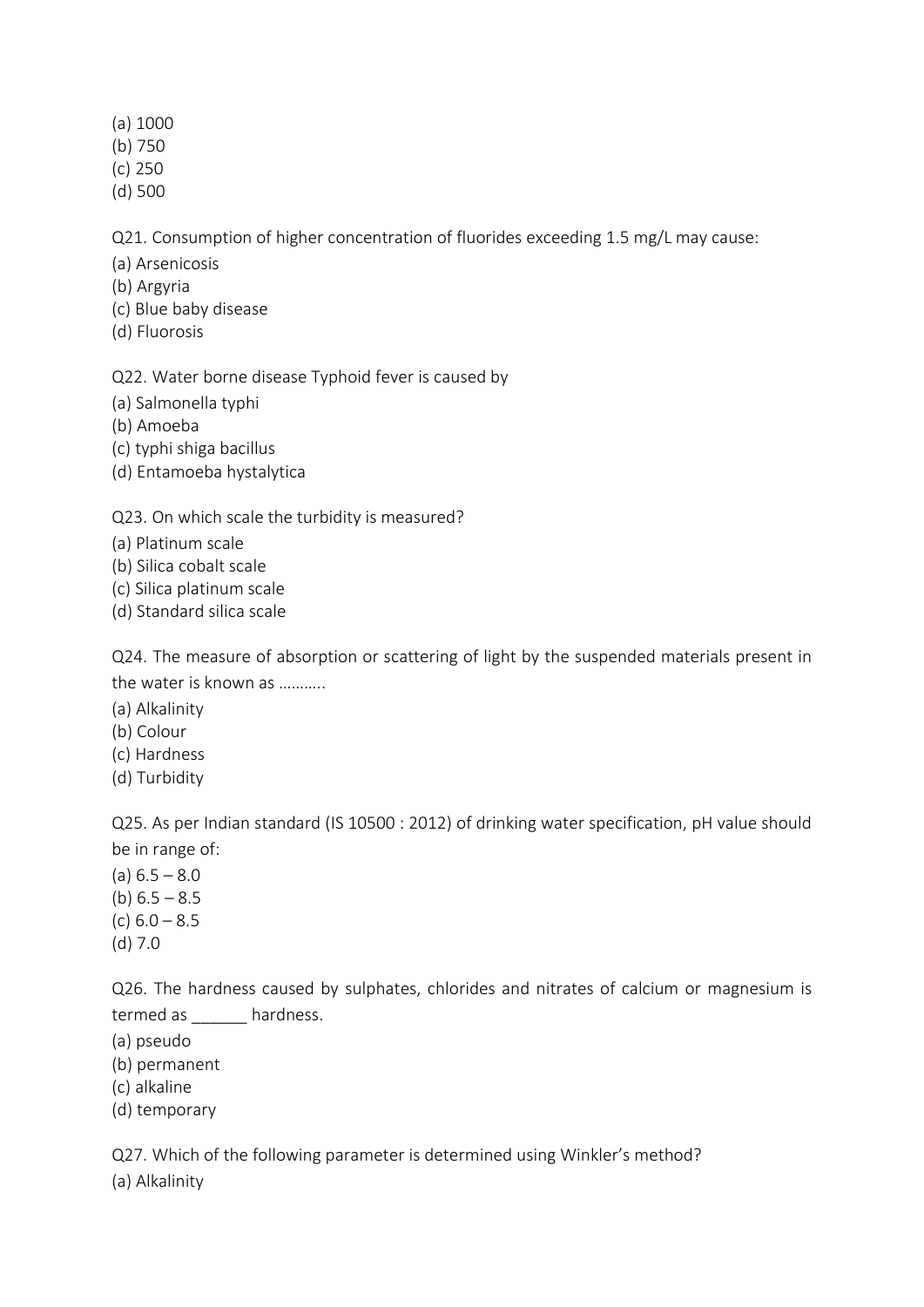(b) Hardness

(c) Fluoride content

(d) Dissolved oxygen

Q28. Which chemical indicator turns water into pink color, if the pH is more than 8.3

(a) Bromothymol blue

(b) Murexide

(c) Phenolphthalein

(d) Methyl orange

Q29. Alkalinity in water is expressed as mg/ $l$ ; in terms of: -

(a) Calcium carbonate

(b) Magnesium carbonate

(c) Sodium carbonate

(d) Sodium bi-carbonate

Q30. Cavities in teeth are caused if fluoride concentration (mg/I) is less than

(a) 1.5

(b) 1

(c) 0.5

(d) 0.25

Q31. The settling velocity of inorganic particles in a sedimentation tank of the water treatment plant is governed by

(a) Darcy's Law

(b) Dupuit's Law

(c) Stoke's Law

(d) None of the above

Q32. The ratio of discharge and plan area of a continuous flow type settling tank, is known as

(a) Surface loading

(b) Over flow

(c) Over flow rate

(d) All the above

Q33. With the increase in temperature, the rate of settling of particles

(a) decreases

(b) increases

(c) remains unchanged

(d) none of the above

Q34. In a sedimentation tank  $Length - L$  Width – B  $Depth - D$  Discharge – Q

Settling velocity of a particle is

(a)  $\frac{Q}{BD}$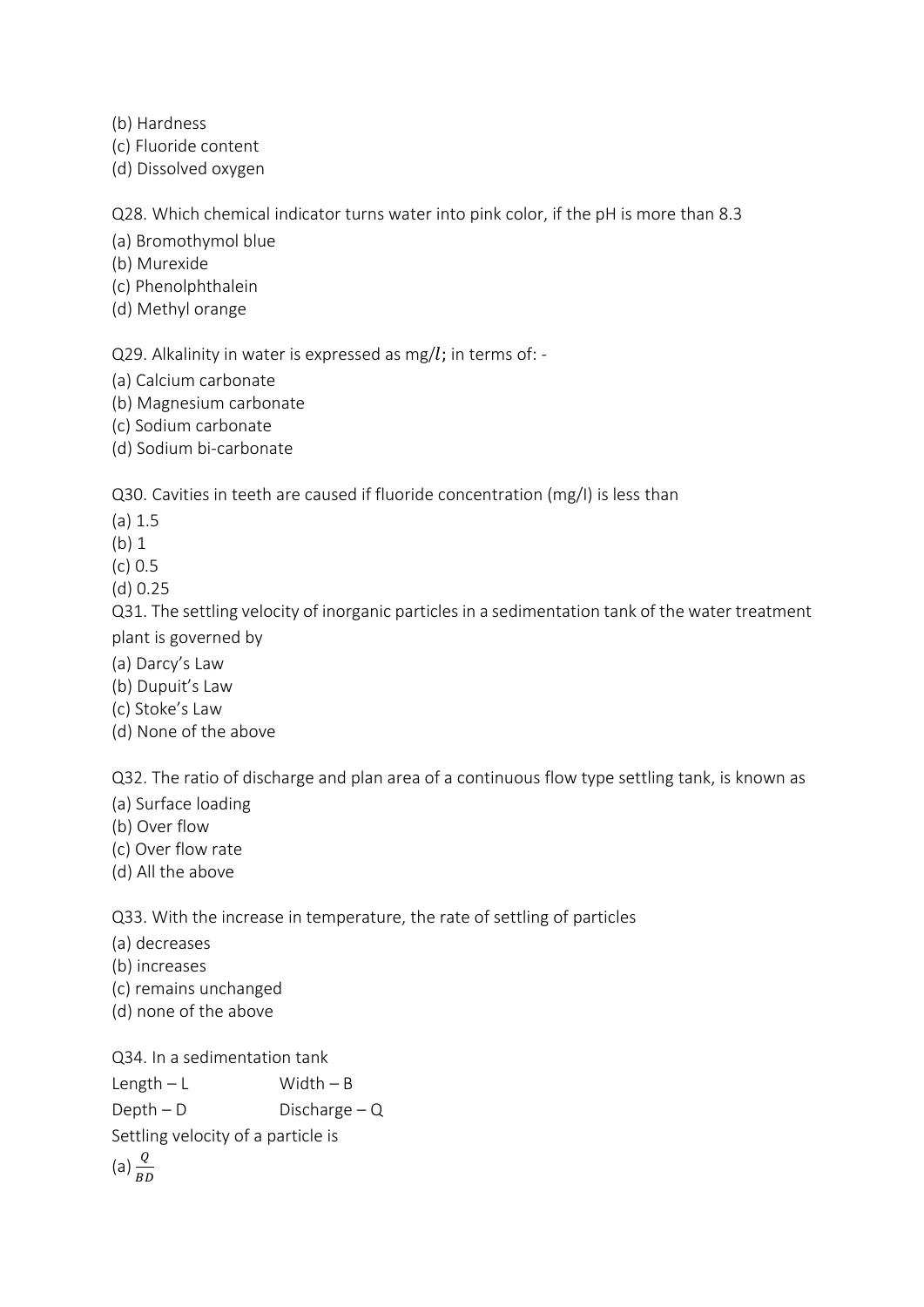(b)  $\frac{Q}{LD}$ (c) Q/L (d) Q/BL

Q35. Particles intended to be removed in a continuous flow water sedimentation tank should have settling velocity

(a) More than the surface loading of the tank

(b) Less than the surface loading of the tank

(c) Equal to the surface loading of the tank

(d) Half of surface loading of the tank

Q36. The rate of settling of a particle depends upon the

(a) viscosity of water

(b) specific gravity of particle

(c) shape and size of particle

(d) viscosity of water, specific gravity and shape and size of particles

Q37. In slow sand filters, the rate filtration is –

(a) 100 to 200 litres/ hours per. sq. m. of filter area

(b) 200 to 300 litres/ hour per. sq. m. of filter area

(c) 100 to 200 litres/ hour per. sq. m. of filter area

(d) 200 to 300 litres/ hour per. sq. m. of filter area

Q38. Slow sand filters are cleaned at an interval of:

- (a)  $1 3$  hours
- (b)  $1 3$  days
- (c)  $1 3$  months
- (d)  $1 3$  years

Q39. Which one of the following filters will produce water of higher bacteriological quality?

- (a) Slow sand filter
- (b) Rapid sand filter
- (c) Rapid sand filter
- (d) Trickling filter

Q40. Uniform coefficient of filter sand is given by:

(a)  $D_{60}/D_5$ (b)  $D_{60}/D_{10}$ (c)  $D_{50}/D_{10}$ (d)  $D_{50}/D_5$ 

Q41. On which of the following parameters are the slow sand filters better than rapid sand filters?

- (a) Ease of construction
- (b) Land requirement for constructing a unit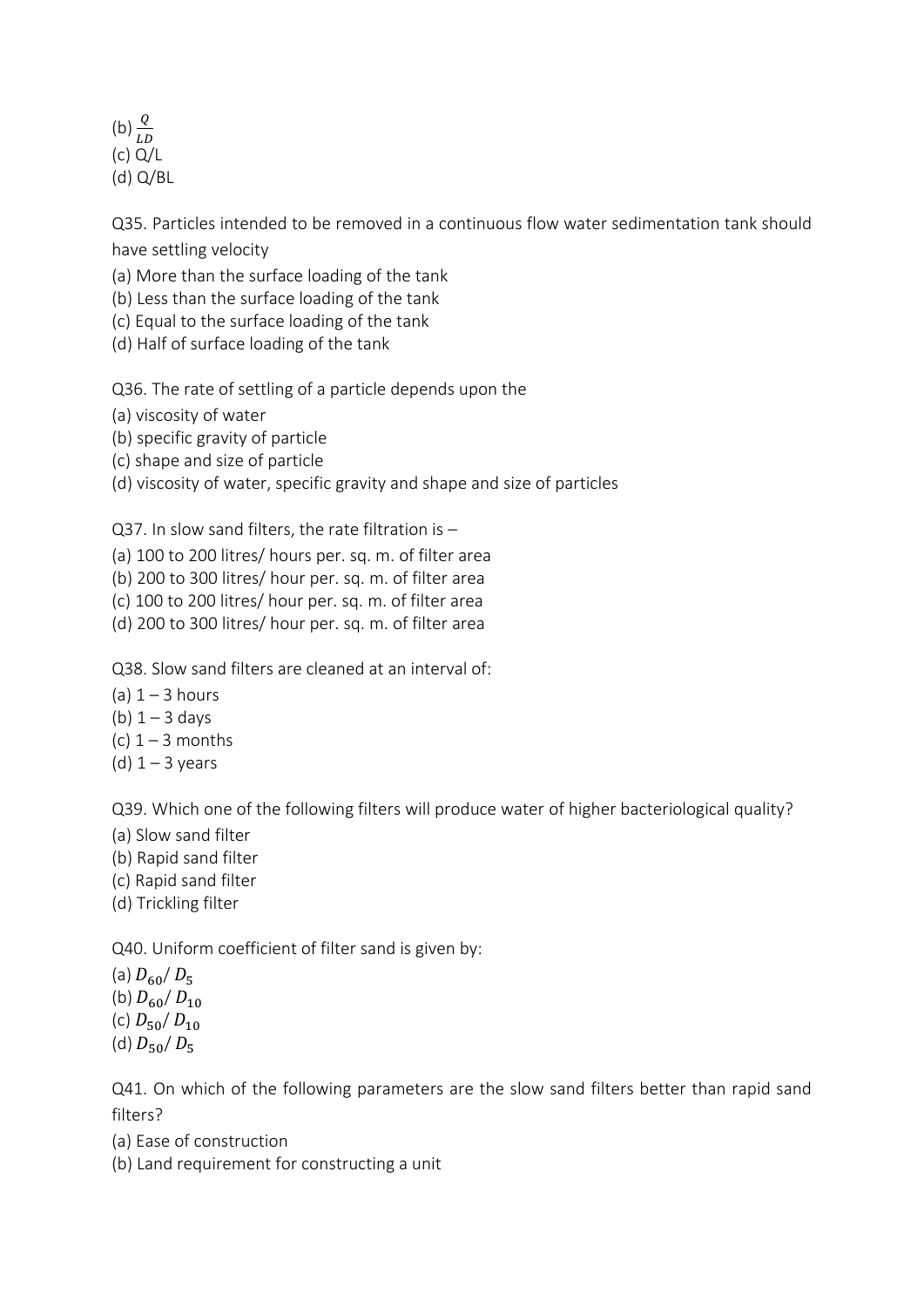(c) Flexibility in meeting the demand

(d) Rate of filtration

Q42. The process of purifying water by passing it through a bed of fine granular material is known as:

- (a) Screening
- (b) Sedimentation
- (c) Filtration
- (d) Coagulation

Q43. Which test is not performed on chlorine residuals?

- (a) Orthotolidine test
- (b) Orthotolidine arsenite test
- (c) Starch iodide test
- (d) Chloramine test

#### Q44. Imhoff come is used to measure

- (a) Settleable solids
- (b) Suspended solids
- (c) Dissolved solids
- (d) colloidal solids

#### Q45. Match the following

|       |      | (i) Winkler method       |
|-------|------|--------------------------|
|       |      | (ii) EDTA method         |
|       |      | (iii) Orthotolidine test |
|       |      | (iv) Mohar method        |
| (b)   | (c)  | (d)                      |
| (iii) | (i)  | (iv)                     |
| (iv)  | (i)  | (iii)                    |
| (iii) | (ii) | (iv)                     |
| (iv)  | (ii) | (iii)                    |
|       |      | $List - II$              |

Q46. The valve which protects the water meter from the damages of water hammer?

- (a) stop cock
- (b) pressure relief valve
- (c) reflux valve
- (d) water hammer valve

Q47. A "Gate Valve" also known as a \_\_\_\_\_\_.

- (a) Sluice valve
- (b) Reflux valve
- (c) Ball valve
- (d) Float valve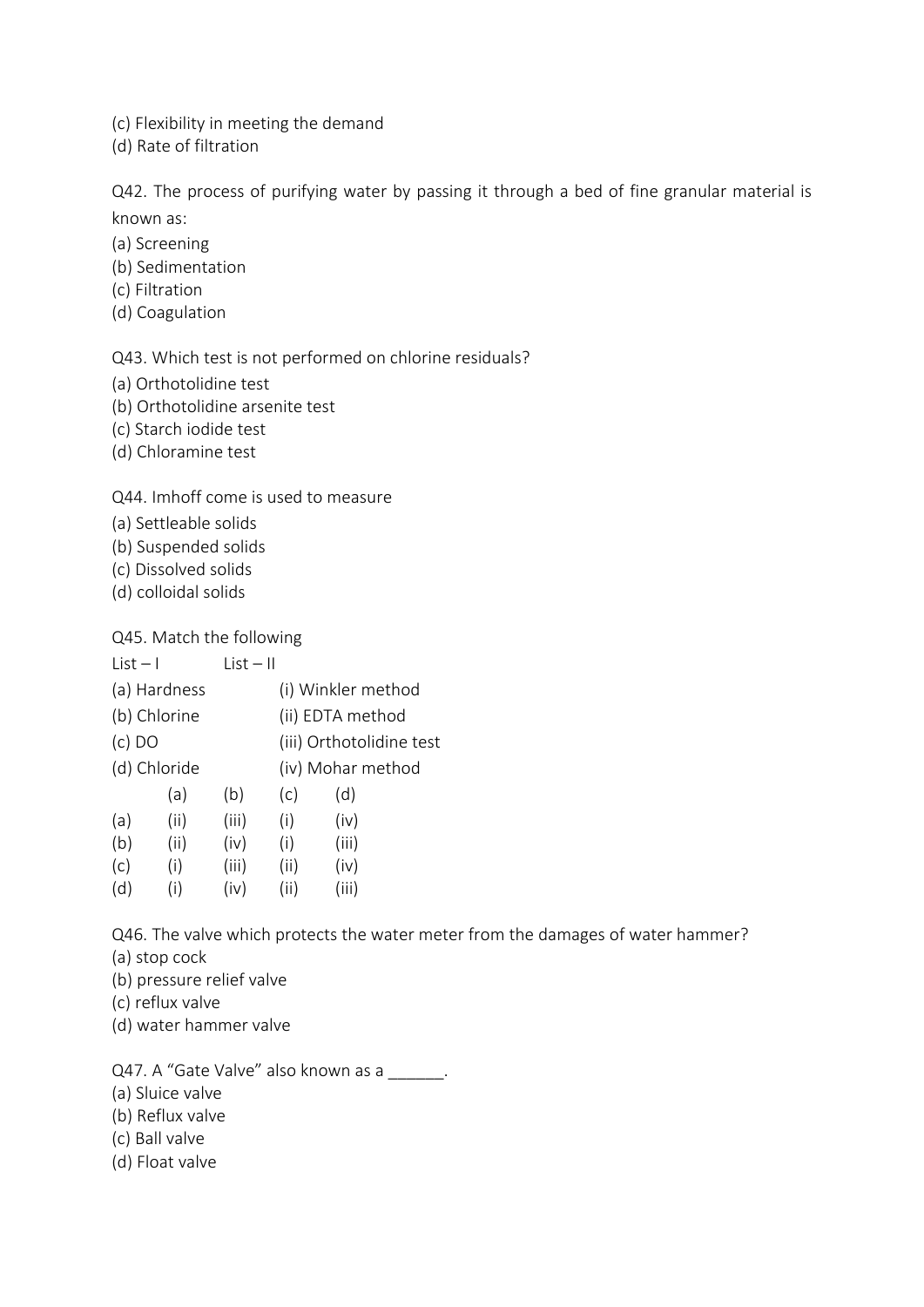Q48. A type of valve which provided at the corner of roads to control the flow of water at the cross section of the distribution system is called?

(a) Safety valve

(b) Scour valve

(c) Sluice valve

(d) check valve

Q49. Which one of the following pairs is INCORRECTLY matched?

(a) Air Valve – to check the water flow in pipes, in the directions

(b) Check valve – To release the accumulated air in pipelines.

(c) Scour valve – To drain or empty the pipe line section

(d) Surge arrestor – control of water hammer in pipe lines

Q50. The suitable layout of a water supply distribution system for an irregularly grown town is called as \_\_\_\_\_\_ system.

(a) dead end

(b) radial

(c) grid iron

(d) ring

S1. Ans.(d)

Sol, as per IS, per capita consumption of water per day for domestic purpose should be 135 litres.

| S.no. | Use                     | Consumption in litres per capita per |
|-------|-------------------------|--------------------------------------|
|       |                         | day                                  |
| 1.    | Drinking                | 5l.                                  |
| 2.    | Cooking                 | 5l.                                  |
| 3.    | <b>Bathing</b>          | 55I.                                 |
| 4.    | Flushing                | 301.                                 |
| 5.    | Washing of clothes      | 201.                                 |
| 6.    | Washing of utensils     | 10l.                                 |
| 7.    | Washing and cleaning of | 10l.                                 |
|       | houses and residences   |                                      |
|       | Total                   | 135l.                                |

S2. Ans.(c)

Sol. Per capita water demand is annual average amount of daily water required by one person.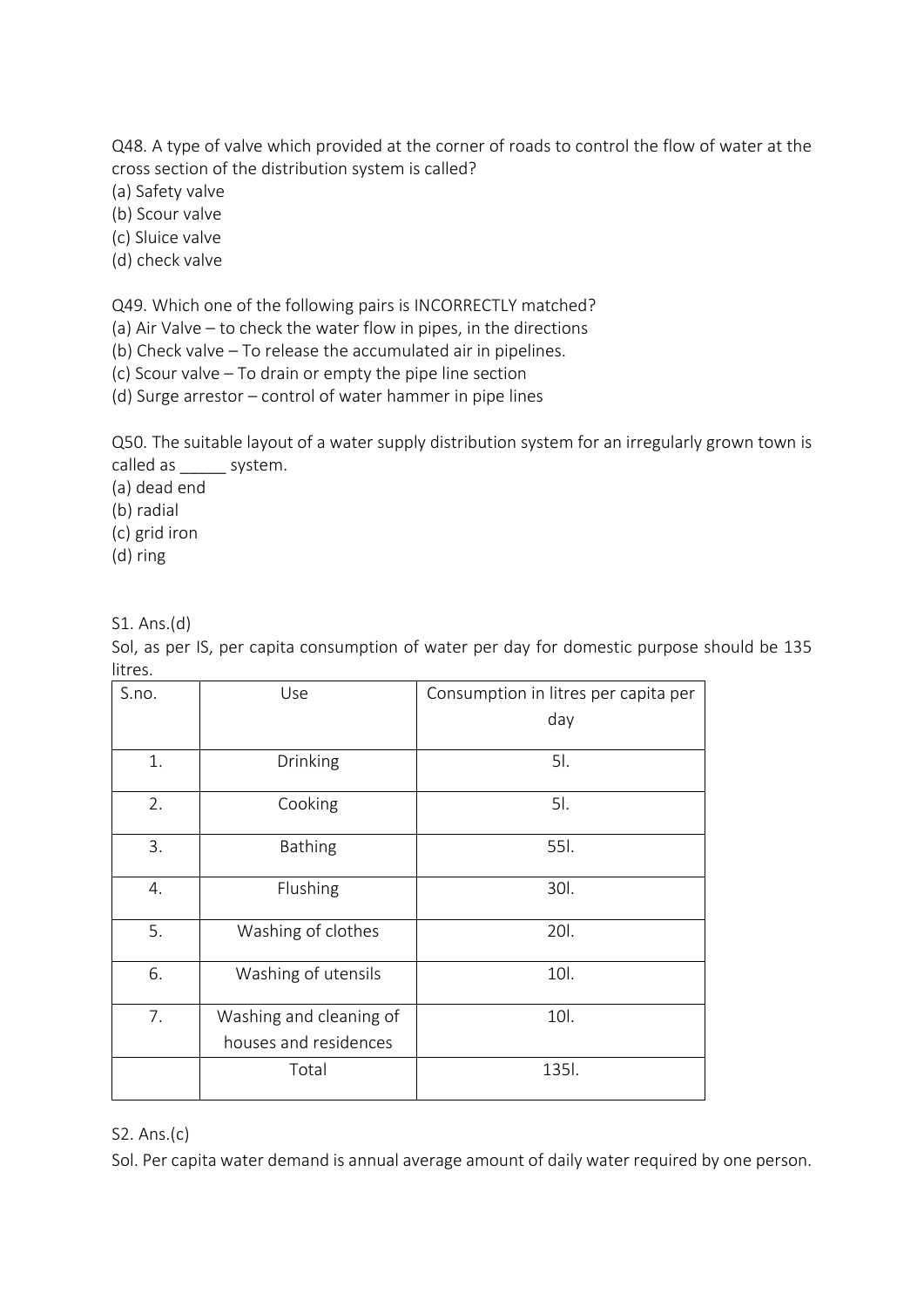# S3. Ans.(b) Sol. Given, Population = 100,000 Average consumption = 250 lpcd Average daily draft = 100,000×250  $= 25 \times 10^6$  l.  $= 25$  MLD

S4. Ans.(c)

| Sr.no. | Population          | Per capita demand in I/day person |
|--------|---------------------|-----------------------------------|
| 1      | Less than 20,000    | 110                               |
| 2.     | $20,000 - 50,000$   | 110-150                           |
| 3.     | $50,000 - 2$ lakh   | $150 - 240$                       |
| 4.     | $2$ lakh $-5$ lakh  | 240-275                           |
| 5.     | $5$ lakh $-10$ lakh | 275-335                           |
| 6.     | More than 10 lakh   | 335-360                           |

S5. Ans.(a)

Sol. As per IS : 1172 , per capita consumption of water per day for domestic purpose should be 135 l.

Hence, for a family of 4 member the domestic demand of water/day = 135×4

= 540 litres.

## S6. Ans.(b)

Sol. Geometric increase method: - in this method the rate of growth of population is assumed to be constant.

$$
P_n = P_o \left( 1 + \frac{r}{100} \right)^n
$$

Where  $P_n$  = population after n no. of decades

r = rate of growth  $P<sub>o</sub>$  = Initial population

 $N = no$ . of decades

S7. Ans.(d)

Sol. Buston formula for estimating water required for fire demand  $\boxed{Q = 5663\sqrt{P}}$ Where  $Q = 1/m$ in.

 $P =$  population (in thousands)

S8. Ans.(c)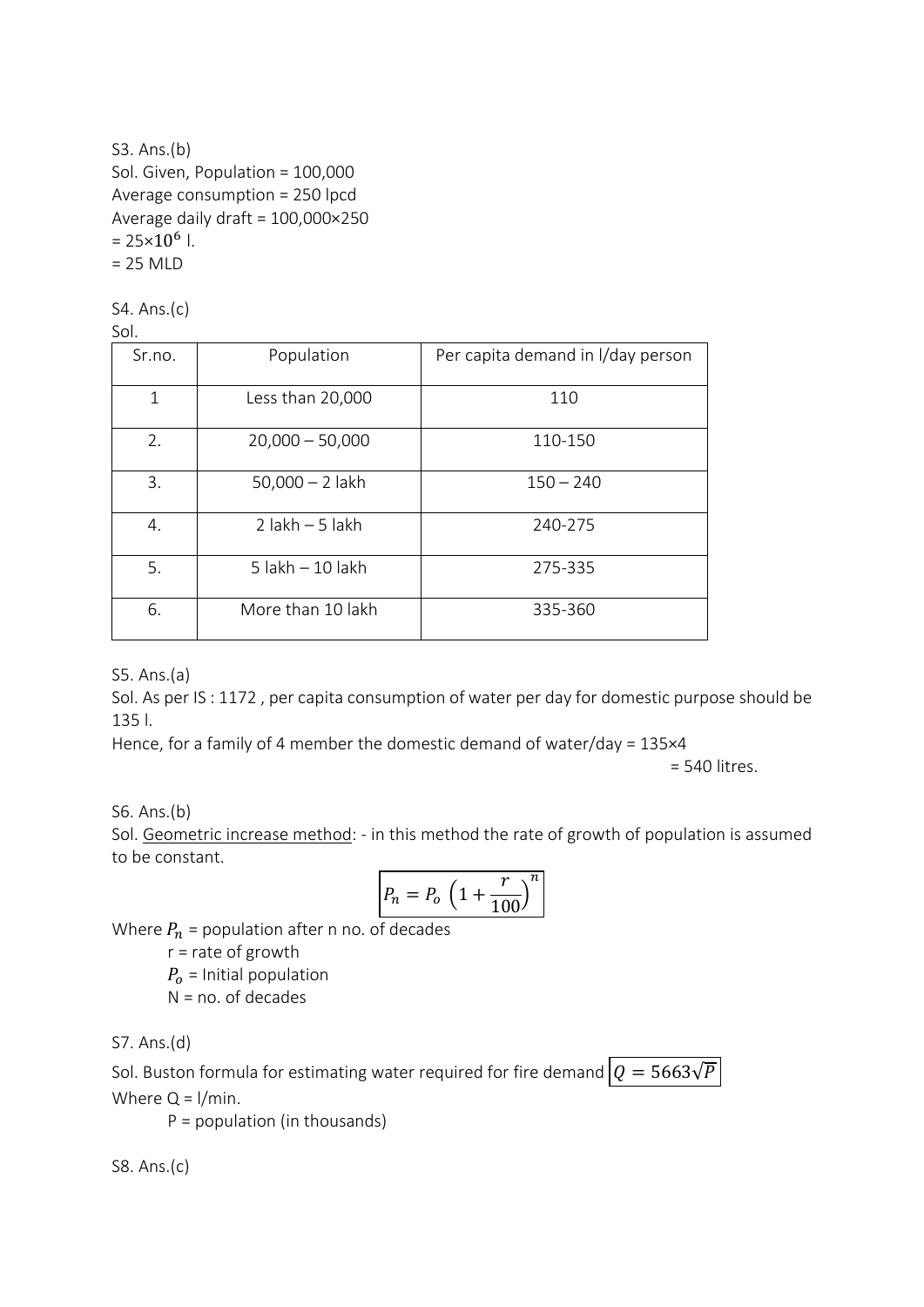Sol. Given, total quantity of water =  $Q$ 

Population = P

 $Time = 1$  year Per capita demand of water = Q  $\overline{P \times 365}$ 

S9. Ans.(c)

Sol. according to kuchling's formula, fire demand is given by  $\boxed{Q = 3182\sqrt{P}}$ Where  $Q = 1/m$ in

P = Population (in thousands)

S10. Ans.(d)

Sol.

| Population       | Peak factor |
|------------------|-------------|
| Up to 50,000     | ੨           |
| 50,000 to 2 lakh | 25          |
| More than 2 lakh | 2 O         |

S11. Ans.(a)

Sol.

S12. Ans.(b) Sol. Maximum Hourly demand  $= 1.5 \times$  Average hourly demand  $\rightarrow$  Maximum daily demand = 1.8  $\times$  Average daily demand

S13. Ans.(d) Sol. distributor mains is designed for maximum hourly demand on maximum day.

S14. Ans.(a)

Sol. Arithmetical increase method is used to forecast the population of old and very large city. According to this method, the Population of town or city after 'n' decades is

$$
P_n = P_o + n\bar{x}
$$

 $P_0$  = Present population

n = no. of decades

 $\bar{x}$  = Average of increase in population

 $P_n =$  Population after 'n' decades

S15. Ans.(b)

Sol.

| Year | Population | Increase in population |
|------|------------|------------------------|
| 1981 | 2,00,000   |                        |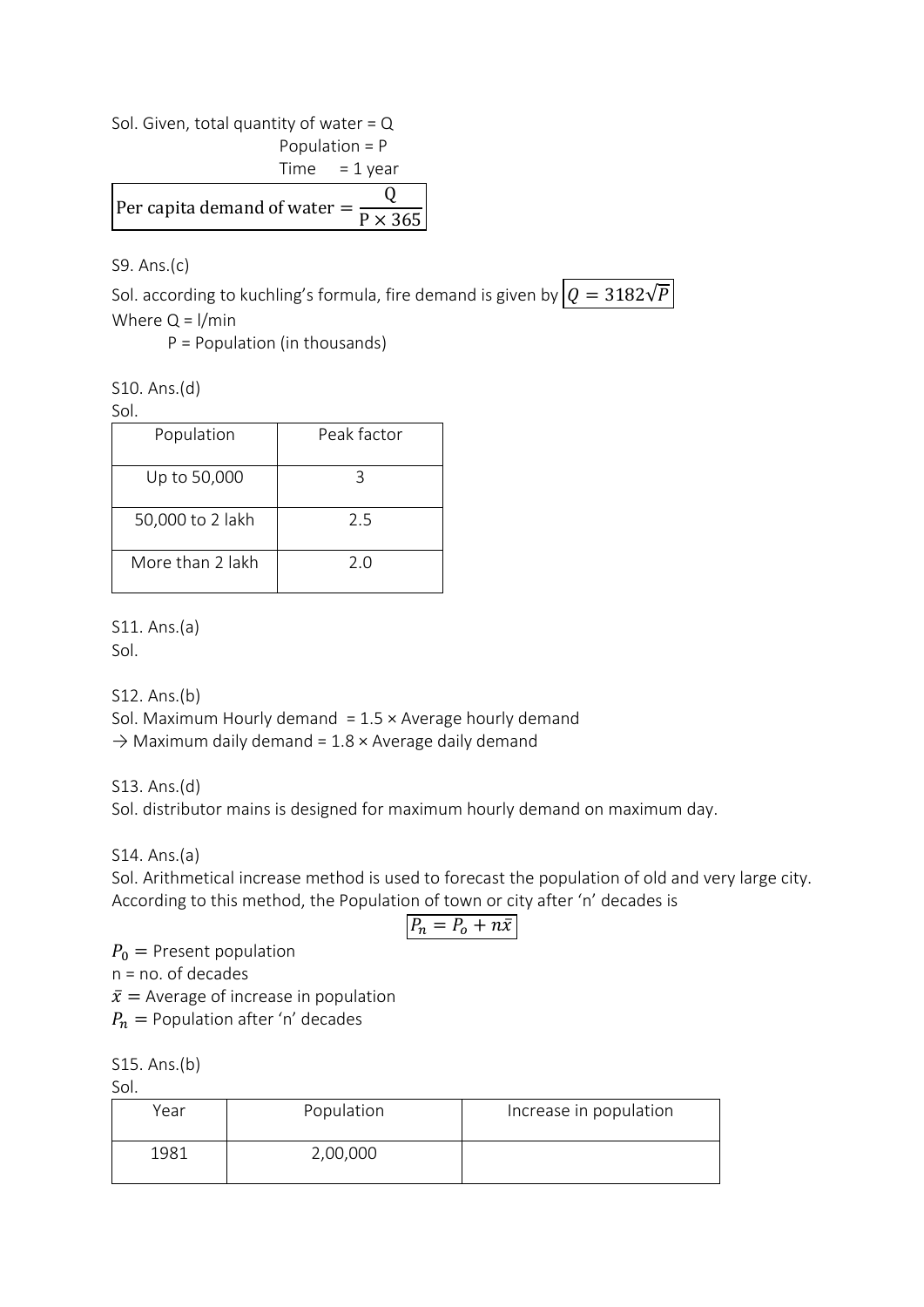| 1991 | 2,10,000 |           | 10,000 |
|------|----------|-----------|--------|
| 2001 | 2,30,000 |           | 20,000 |
|      |          | $Total =$ | 30,000 |

Population of town after 'n' decades  $P_n = P_o + n\bar{x}$ Where  $P_0$  = 2,30,000 (Present Population)  $N = 1$  (no. of decades)

 $\bar{x}$  = (average in increase in population) =  $\frac{10000+20000}{2}$ 

$$
= 15,000
$$

Hence,

 $P_n = 2,30,000 + 1 \times 15,000$  $P_n = 2{,}45{,}000$ 

S16. Ans.(d)

Sol. Nephelometer is the apparatus in which turbidity is measured as a function of intensity of light scattered as it passes through the water sample.

S17. Ans.(b)

Sol. Eutrophication is excessive discharge of nutrients in water bodies.

S18. Ans.(d)

Sol.

| Classification      | Hardness (mg/l.) |
|---------------------|------------------|
| Soft water          | $0 - 60$         |
| Moderate hard water | 61-120           |
| Hard water          | 121-180          |
| Very hard water     | $\geq 181$       |

S19. Ans.(b)

Sol. According to IS 10500:2012, the acceptable limit of total dissolved solids in drinking water is 500 mg/l and cause for rejection is 2000 mg/l.

## S20. Ans.(a)

Sol. the permissible limit of chlorides content in drinking water is 250 mg/l. and maximum permissible limit is 1000 mg/l.

## S21. Ans.(d)

Sol. It concentration of fluorides in drinking water exceeding 1.5 mg/l, then it may cause fluorosis, decolorization and molting of teeth. It the concentration of fluorides is less than 1 mg/l then it may cause dental cavity.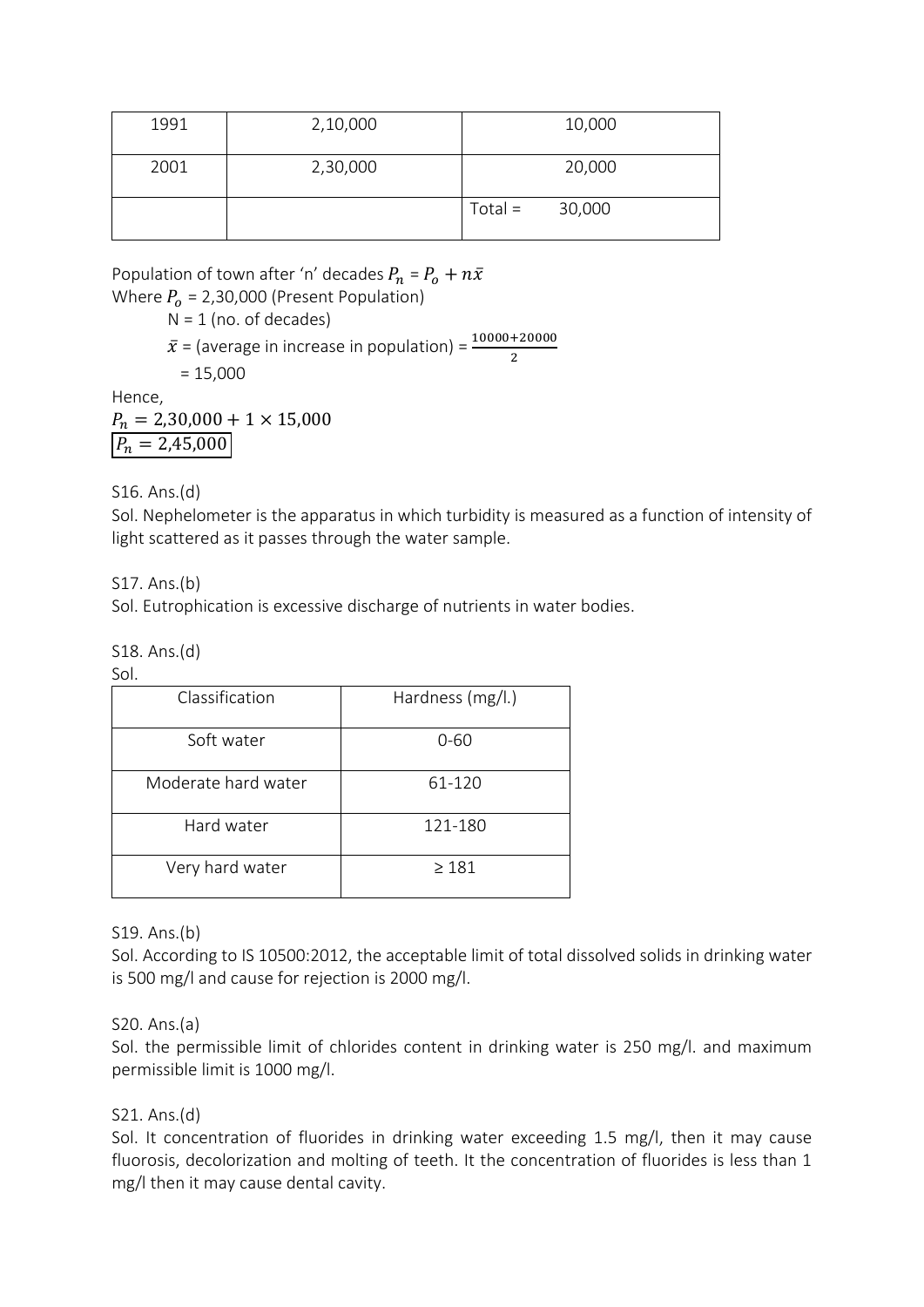#### S22. Ans.(a)

| Water borne disease | <b>Bacteria</b>  |
|---------------------|------------------|
| Typhoid             | Salmonella typhi |
| Cholera             | Vibrio cholerae  |
| Hepatitis           | Hepatitis virus  |
| Polio               | Polio virus      |

## S23. Ans.(d)

Sol. the turbidity is measured at standard silica scale. 1mg of silica as  $SiO<sub>2</sub>$  is added to 1 litre of pure water to make the standard turbid solution.

S24. Ans.(d)

Sol. turbidity is extent to which light is either scattered or absorbed due to presence of suspended solids in water.

S25. Ans.(b)

Sol. As per Indian standard of drinking water specification, pH value should be in range of 6.5- 8.5.

S26. Ans.(b)

Sol. the permanent hardness of water is caused by sulphates, chlorides and nitrates of calcium or magnesium.

S27. Ans.(d)

Sol. Winkler's method is used to determine the dissolved oxygen in fresh water.

S28. Ans.(c)

Sol. if the pH is more than 8.3 then phenolphthalein indicator turns water into pink color. phenolphthalein is a basic indicator.

S29. Ans.(a) Sol. Alkalinity in water is expressed as mg/l in terms of calcium carbonate. Major ions  $\Rightarrow$   $CO_3^{-2}$ ,  $HCO_3^-$ ,  $OH^-$ Minor ions  $\Rightarrow HS^{-}$ ,  $H_{2}PO_{4}^{-}$ ,  $HPO_{4}^{-2}$  etc.

S30. Ans.(b) Sol. cavities in teeth are caused if fluoride content (in mg/l) is less than 1. S31. Ans.(c) Sol. The settling velocity of inorganic particles is given by stoke's law. Settling velocity  $(V_s)$  by stoke's law is given by-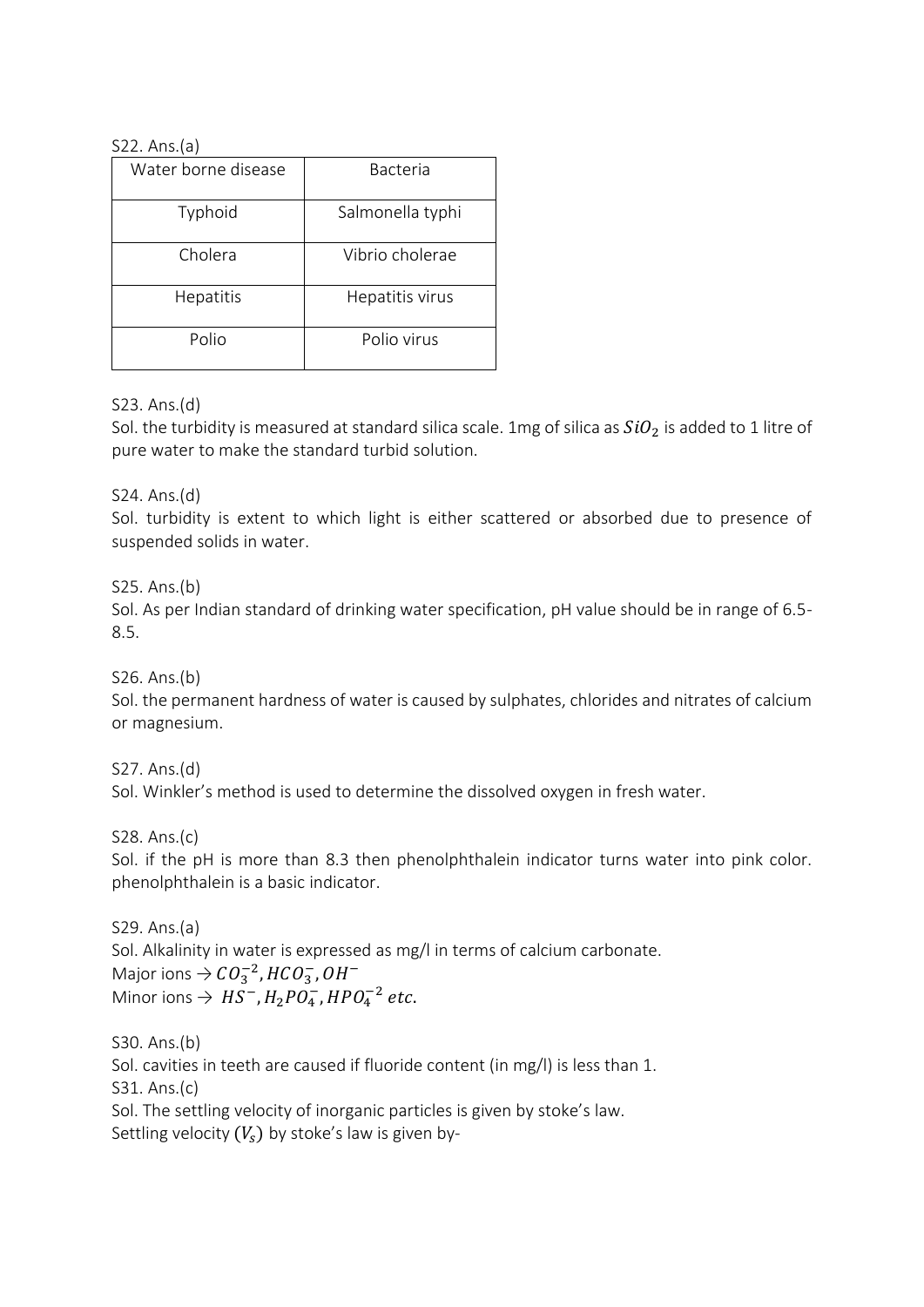$$
V_S = \frac{(G-1)\gamma_w d^2}{18\mu}
$$
  
Or  

$$
V_S = \frac{g}{18} (G-1) \frac{d^2}{v}
$$

Where

d = diameter of particle in m.

 $\mu$  = dynamic viscosity

 $v =$  Kenematic viscosity

G = Specific gravity

S32. Ans.(d)

Sol. the ratio of discharge and plan area of a continuous flow type settling tank, is known as surface loading or overflow rate.

S33. Ans.(b)

Sol. with increase in the temperature of water the viscosity of water decrease hence it increase the rate of settling of particles.

S34. Ans.(d)

Sol.

Settling velocity or surface overflow rate  $=$ Q <u>B.L</u>

S35. Ans.(a)

Sol. settling velocity of particles intended to be removed should be more than the surface loading of the tank.

S36. Ans.(d)

Sol. the rate of settling of a particle depends upon the viscosity of water, specific gravity and shape and size of particles.

S37. Ans.(a)

Sol. the rate of filtration for slow sand filters is 2400 to 4800 l/day/m² or 100 to 200 l/hour/m².

S38. Ans.(c) Sol. slow sand filters are cleaned at an interval of 1-3 months.

S39. Ans.(a)

Sol. Bacteria removal efficiency of slow sand filter is 98 to 99%, hence it produce water of higher bacteriological quality.

S40. Ans.(b) Sol. Uniformity coefficient of filter sand  $=\frac{D_{60}}{D}$  $D_{10}$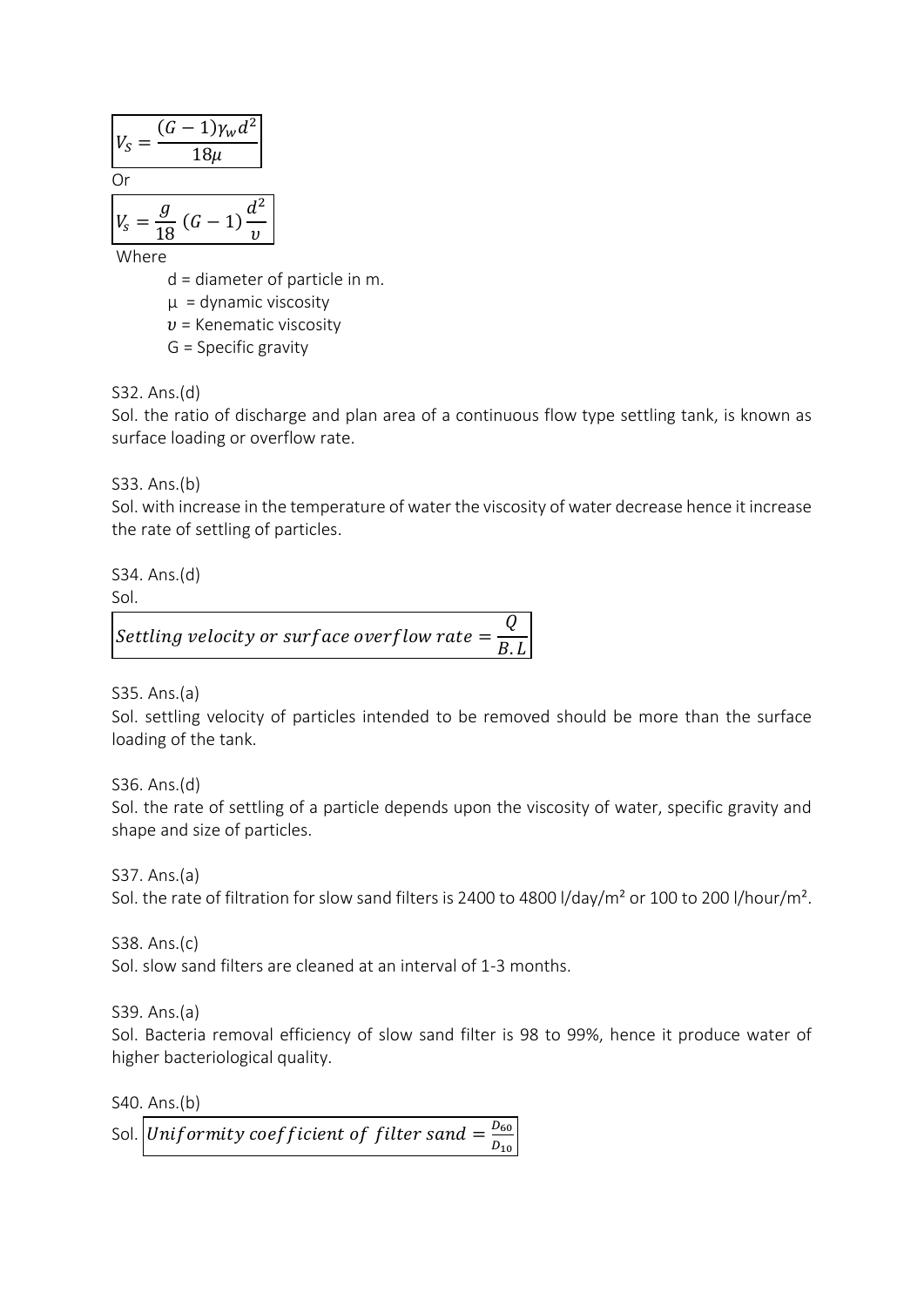S41. Ans.(a)

Sol. Ease of construction of slow sand filters better than rapid sand filters. slow sand filter produce water of higher bacteriological quality than rapid sand filter.

S42. Ans.(c)

Sol. filtration is the process of purifying water by passing it through a bed of fine granular material. This is carried out for the removal of organic matter, micro-organism, dissolved mineral and suspended particle from the water.

S43. Ans.(d)

Sol. Chloramine test is not performed on chlorine residuals while orthotolidine test, starch iodide test and chlorotex test performed on chlorine residuals.

S44. Ans.(a) Sol. Imhoff cone is used to measure settleable solids.

S45. Ans.(a)

S46. Ans.(b)

Sol. Pressure relief value protects the water meter from the damages of water hammer. These valves provide the safety against bursting of pipe.

S47. Ans.(a)

Sol. A 'Gate value' also known as sluice value. These valves are used to regulate the flow of the water in the pipe network.

S48. Ans.(c)

Sol. Sluice value or gate value are provided at the corner of roads which control and regulate the flow of water at the cross-section of the distribution system.

S49. Ans.(b)

Sol. Check value or reflux valve or non-returning valves are allows the flow only in one direction only back flow is not permitted.

S50. Ans.(a)

Sol. The suitable layout of a water supply distribution system for an irregularly grown town is dead end system

 $M =$  Main B= Branch SM= Sum-main  $I = I$ ateral